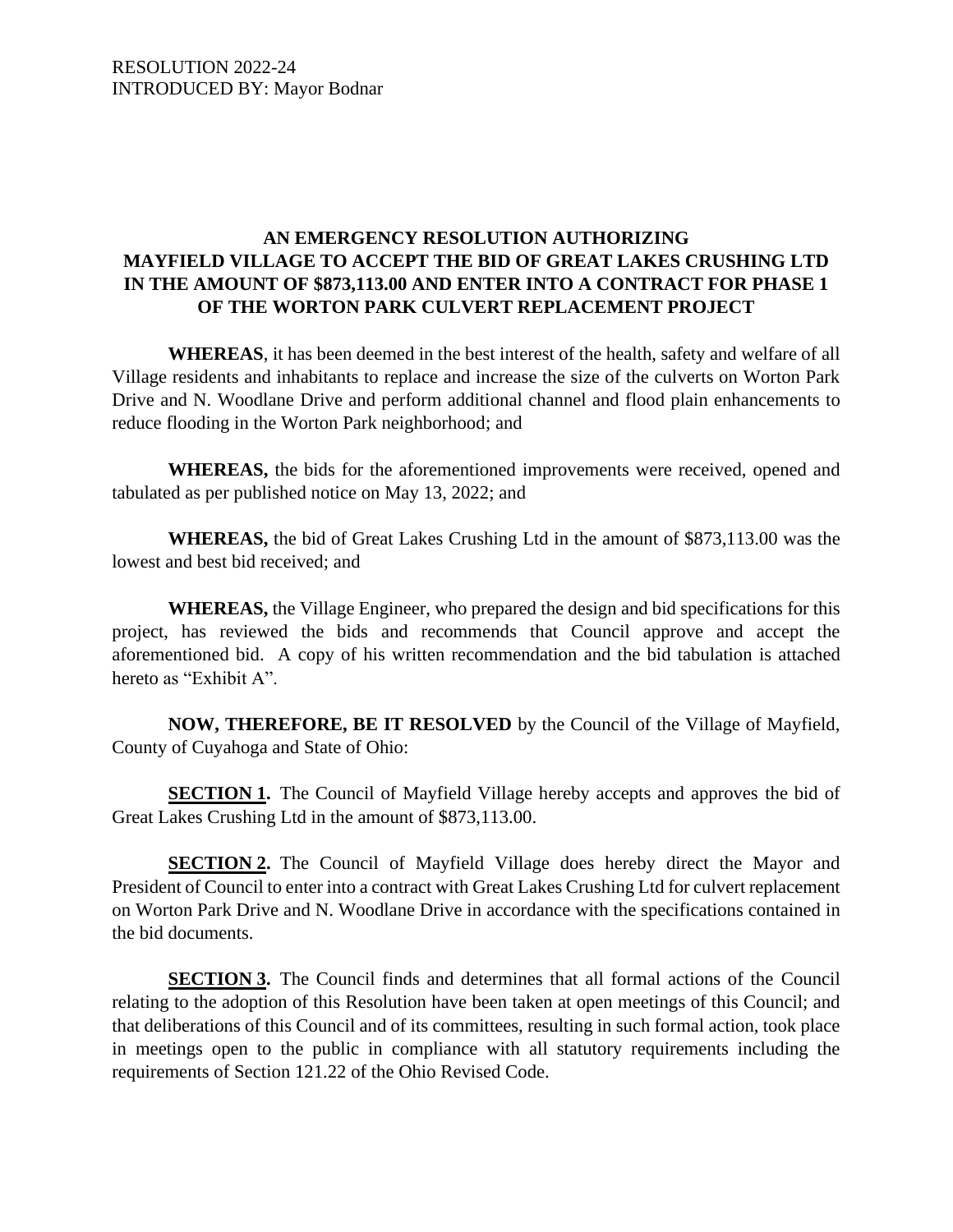#### RESOLUTION 2022-24 Page 2

**SECTION 4.** This resolution is hereby declared to be an emergency measure immediately necessary for the preservation of health, safety and welfare of the residents of Mayfield Village, Ohio, for the reason that public bids must be accepted within sixty (60) days of bid opening and completion of the improvements in a timely manner is necessary. It shall, therefore, take effect immediately upon the passage by the affirmative vote of not less than five (5) members elected to Council and approved by the Mayor or otherwise at the earliest time allowed by law.

\_\_\_\_\_\_\_\_\_\_\_\_\_\_\_\_\_\_\_\_\_\_\_\_\_\_

|                       |        | <b>STEPHEN SCHUTT</b><br><b>Council President</b> |
|-----------------------|--------|---------------------------------------------------|
| <b>First Reading:</b> | , 2022 |                                                   |
| Second Reading:       | , 2022 |                                                   |
| Third Reading:        | .2022  |                                                   |
| PASSED:               | 2022   |                                                   |

BRENDA T. BODNAR, Mayor

\_\_\_\_\_\_\_\_\_\_\_\_\_\_\_\_\_\_\_\_\_\_\_\_\_\_\_\_\_\_\_\_\_\_\_\_\_

APPROVED AS TO FORM:

DIANE A. CALTA, ESQ. Director of Law

ATTEST: \_\_\_\_\_\_\_\_\_\_\_\_\_\_\_\_\_\_\_\_\_\_\_\_\_\_\_\_\_\_

 DEBORAH GARBO Acting Clerk of Council

\_\_\_\_\_\_\_\_\_\_\_\_\_\_\_\_\_\_\_\_\_\_\_\_\_\_\_\_\_\_\_\_\_\_\_\_\_\_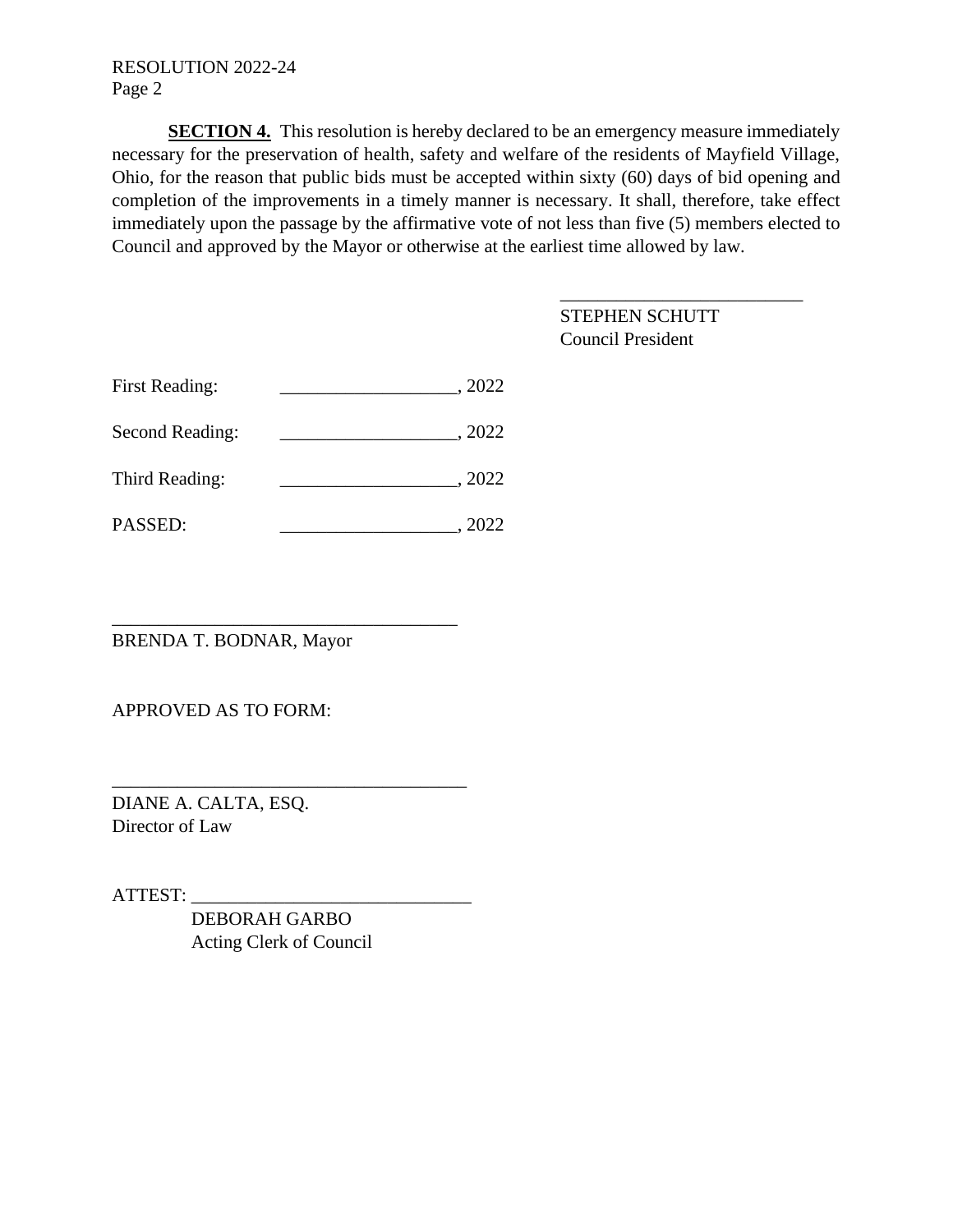

STEPHEN HOVANCSEK & ASSOCIATES, INC. Consulting Engineers & Planners TWO MERIT DRIVE . RICHMOND HEIGHTS, OHIO 44143

 $(216) 731 - 6255$ 

May 13, 2022

FAX No: (216) 731-4483

Mayfield Village 6622 Wilson Mills Road Mayfield Village, Ohio 44143

Attention: Mayor Brenda T. Bodnar

# **Re: WORTON PARK NEIGHBORHOOD PHASE I CULVERT REPLACEMENT PROJECT AWARD RECOMMENDATION**

Dear Mayor Bodnar:

Enclosed is the bid tabulation for the above project. The Engineer's Estimate is \$1,000,000.00.

| <b>Bidder</b>                           | <b>Bid Amount</b> |
|-----------------------------------------|-------------------|
| Great Lakes Crushing, Ltd.              | \$873,113.00      |
| Eclipse Co., LLC                        | \$939,975.00      |
| Mr. Excavator, Inc.                     | \$986,967.10      |
| Tri Mor Corporation.                    | \$999,990.99      |
| Fabrizi Trucking and Paving Co., Inc.   | \$1,001,058.75    |
| DiGioia-Suburban Excavating, LLC        | \$1,010,706.50    |
| <b>Trax Construction Company</b>        | \$1,079,619.00    |
| The Triad Engineering & Contracting Co. | \$1,328,130.00    |
|                                         |                   |

The Village Engineer recommends that the project be awarded to Great Lakes Crushing, Ltd. in the amount of \$873,113.00.

If you have any questions, please feel free to contact me.

Very truly yours,

homas Cippello

Thomas Cappello, P.E., P.S. Village Engineer

Enclosure

cc: Scott Sipos - w/encl. Ron Wynne - w/encl. Diane Wolgamuth – w/encl. Mary Beth Betsa – w/encl.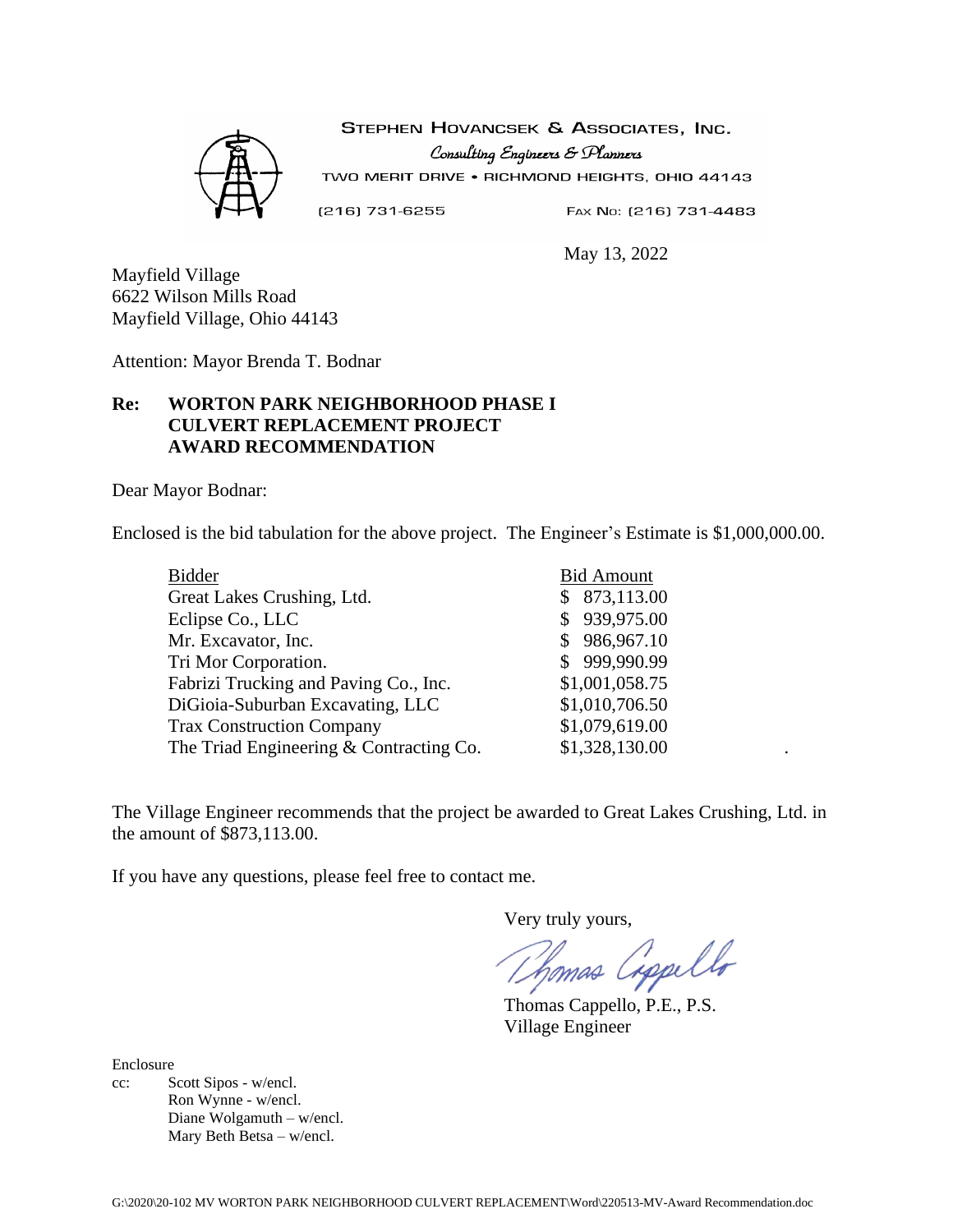SHA JOB # 20-102

|     |                             | <b>BIDDERS</b>                                                                                        |                            |                     |                         |                                | Great Lakes Crushing, Ltd.<br>30831 Euclid Avenue<br>Willowick, Ohio 44092<br>440-944-5500 440-944-9999(Fax) |                            |                         |                                | Eclipse Co., LLC<br>11554 East Washington St.<br>Chagrin Falls, Ohio 44023<br>440-543-3493 44-543-3495(Fax) |                            |                          |                                | Mr. Excavator, Inc.<br>8616 Euclid<br>Kirtland, Ohio 44094<br>440-256-2008 440-256-0036(Fax) |                            | <b>Tri Mor Corporation</b><br>8530 North Boyle Parkway<br>Twinsburg, Ohio 44087<br>330-963-3101 330-963-3097(Fax) |                         |                           |                            |  |
|-----|-----------------------------|-------------------------------------------------------------------------------------------------------|----------------------------|---------------------|-------------------------|--------------------------------|--------------------------------------------------------------------------------------------------------------|----------------------------|-------------------------|--------------------------------|-------------------------------------------------------------------------------------------------------------|----------------------------|--------------------------|--------------------------------|----------------------------------------------------------------------------------------------|----------------------------|-------------------------------------------------------------------------------------------------------------------|-------------------------|---------------------------|----------------------------|--|
|     |                             | <b>DESCRIPTION</b>                                                                                    | QNTY.                      | <b>UNIT</b>         | <b>LABOR COST</b>       | <b>MATERIAL</b><br><b>COST</b> | <b>UNIT PRICE</b>                                                                                            | <b>TOTAL</b>               | <b>LABOR COST</b>       | <b>MATERIAL</b><br><b>COST</b> | <b>UNIT PRICE</b>                                                                                           | <b>TOTAL</b>               | <b>LABOR COS</b>         | <b>MATERIAL</b><br><b>COST</b> | <b>UNIT PRICE</b>                                                                            | <b>TOTAL</b>               | <b>LABOR COST</b>                                                                                                 | MATERIAL<br><b>COST</b> | <b>UNIT PRICE</b>         | <b>TOTAL</b>               |  |
|     |                             | <b>ROADWAY</b>                                                                                        |                            |                     |                         |                                |                                                                                                              |                            |                         |                                |                                                                                                             |                            |                          |                                |                                                                                              |                            |                                                                                                                   |                         |                           |                            |  |
|     | <b>ITEM 201</b><br>FEM 202: | CLEARING AND GRUBBIING. AS PER PLAN<br>1"x8'x20' STEEL ROAD PLATE REMOVED AND                         | LUMP                       | LUMP I              | \$15.000.00             | \$5,000.00                     | \$20,000.00                                                                                                  | \$20,000.00                | \$9,146.00              | \$0.00                         | \$9,146.00                                                                                                  | \$9,146.00                 | \$21,092.00              | \$0.00                         | \$21,092.00                                                                                  | \$21,092.00                | \$25,000.00                                                                                                       | \$0.00                  | \$25,000.00               | \$25,000.00                |  |
|     |                             | DELIVERED TO MAYFIELD VILLAGE SERVICE DEPT.                                                           |                            |                     |                         |                                |                                                                                                              |                            |                         |                                |                                                                                                             |                            |                          |                                |                                                                                              |                            |                                                                                                                   |                         |                           |                            |  |
|     |                             |                                                                                                       | $\mathbf{3}$               | EACH                | \$100.00                | \$100.00                       | \$200.00                                                                                                     | \$600.00                   | \$243.00                | \$364.00                       | \$607.00                                                                                                    | \$1.821.00                 | \$400.00                 | \$0.00                         | \$400.00                                                                                     | \$1,200,00                 | \$250.00                                                                                                          | \$0.00                  | \$250.00                  | \$750.00                   |  |
|     | <b>ITEM 202:</b>            | PAVEMENT REMOVED                                                                                      | 519                        | SY                  | \$10.00                 | \$10.00                        | \$20.00                                                                                                      | \$10,380.00                | \$5.00                  | \$8.00                         | \$13.00                                                                                                     | \$6.747.00                 | \$4.40                   | \$0.00                         | \$4.40                                                                                       | \$2,283,60                 | \$20.00                                                                                                           | \$0.00                  | \$20.00                   | \$10,380,00                |  |
|     | <b>TEM 202:</b>             | PIPE REMOVED, 24" AND UNDER                                                                           | 61                         | LF                  | \$10.00                 | \$10.00                        | \$20.00                                                                                                      | \$1,220.00                 | \$9.00                  | \$14.00                        | \$23.00                                                                                                     | \$1,403.00                 | \$17.47                  | \$0.00                         | \$17.47                                                                                      | \$1,065.67                 | \$17.50                                                                                                           | \$17.50                 | \$35.00                   | \$2,135.00                 |  |
|     | TEM 203<br><b>TEM 203</b>   | EXCAVATION (INCLUDING ROCK), AS PER PLAN<br><b>EMBANKMENT, AS PER PLAN</b>                            | 1600<br>LUMP               | CY<br><b>LUMP</b>   | \$12.00<br>\$8,000.00   | \$6.00<br>\$3.000.00           | \$18.00<br>\$11.000.00                                                                                       | \$28,800.00<br>\$11,000.00 | \$8.00<br>\$2,883.00    | \$11.00<br>\$0.00              | \$19.00<br>\$2,883.00                                                                                       | \$30,400.00<br>\$2,883.00  | \$18.37<br>\$1.150.00    | \$0.00<br>\$0.00               | \$18.37<br>\$1,150.00                                                                        | \$29,392.00<br>\$1,150.00  | \$40.00<br>\$10,000.00                                                                                            | \$0.00<br>\$8,000.00    | \$40.00<br>\$18,000.00    | \$64,000.00<br>\$18,000.00 |  |
|     | TEM 204:                    | SUBGRADE COMPACTION                                                                                   | 519                        | - SY                | \$1.00                  | \$1.00                         | \$2.00                                                                                                       | \$1,038.00                 | \$0.50                  | \$0.50                         | \$1.00                                                                                                      | \$519.00                   | \$1.00                   | \$0.00                         | \$1.00                                                                                       | \$519.00                   | \$3.00                                                                                                            | \$0.00                  | \$3.00                    | \$1,557.00                 |  |
|     | TEM 623:                    | <b>CONSTRUCTION LAYOUT STAKES</b>                                                                     | <b>LUMP</b>                | <b>LUMP</b>         |                         |                                |                                                                                                              | \$5,000.00                 |                         |                                |                                                                                                             | \$5,000.00                 |                          |                                |                                                                                              | \$5,000.00                 |                                                                                                                   |                         |                           | \$5,000.00                 |  |
|     | TEM 624:                    | <b>MOBILIZATION</b>                                                                                   | <b>LUMP</b>                | <b>LUMP</b>         | \$10,000.00             | \$15,000.00                    | \$25,000.00                                                                                                  | \$25,000.00                | \$44,192.00             | \$0.00                         | \$44,192.00                                                                                                 | \$44,192.00                | \$61,764.10              | \$2,816.10                     | \$64,580.20                                                                                  | \$64,580.20                | \$25,000.00                                                                                                       | \$0.00                  | \$25,000.00               | \$25,000.00                |  |
|     | <b>FEM</b><br>SPECIAL       | MAILBOX SUPPORT SYSTEM, SINGLE                                                                        | 2                          | <b>EACH</b>         | \$100.00                | \$100.00                       | \$200.00                                                                                                     | \$400.00                   | \$48.00                 | \$71.00                        | \$119.00                                                                                                    | \$238.00                   | \$50.00                  | \$0.00                         | \$50.00                                                                                      | \$100.00                   | \$500.00                                                                                                          | \$500.00                | \$1,000.00                | \$2,000.00                 |  |
|     | TEM                         | <b>MAILBOX</b>                                                                                        |                            |                     |                         |                                |                                                                                                              |                            |                         |                                |                                                                                                             |                            |                          |                                |                                                                                              |                            |                                                                                                                   |                         |                           |                            |  |
|     | <b>SPECIAL</b>              |                                                                                                       | 2                          | <b>EACH</b>         | \$50.00                 | \$50.00                        | \$100.00                                                                                                     | \$200.00                   | \$48.00                 | \$71.00                        | \$119.00                                                                                                    | \$238.00                   | \$50.00                  | \$100.00                       | \$150.00                                                                                     | \$300.00                   | \$100.00                                                                                                          | \$100.00                | \$200.00                  | \$400.00                   |  |
|     | TEM                         | REMOVE AND REINSTALL EXISTING DRIVE POST                                                              |                            |                     |                         |                                |                                                                                                              |                            |                         |                                |                                                                                                             |                            |                          |                                |                                                                                              |                            |                                                                                                                   |                         |                           |                            |  |
|     | 12 SPECIAL:                 | LIGHT INCLUDING NEW ELECTRIC LINE. AS PER PLAN                                                        |                            |                     |                         |                                |                                                                                                              |                            |                         |                                |                                                                                                             |                            |                          |                                |                                                                                              |                            |                                                                                                                   |                         |                           |                            |  |
| 13  | TEM 659:                    | SEEDING AND MULCHING, AS PER PLAN                                                                     | <b>LUMP</b><br><b>LUMP</b> | <b>LUMP</b><br>LUMF | \$500.00<br>\$12,000.00 | \$500.00<br>\$8,000.00         | \$1,000.00<br>\$20,000,00                                                                                    | \$1,000.00<br>\$20,000.00  | \$263.00<br>\$12,610.00 | \$0.00<br>\$0.00               | \$263.00<br>\$12,610.00                                                                                     | \$263.00<br>\$12,610.00    | \$1,000.00<br>\$8,989.00 | \$0.00<br>\$5,589.00           | \$1,000.00<br>\$14,578.00                                                                    | \$1,000.00<br>\$14,578.00  | \$900.00<br>\$6,600.00                                                                                            | \$900.00<br>\$6,600.00  | \$1,800.00<br>\$13,200.00 | \$1,800.00<br>\$13,200.00  |  |
|     | ГЕМ                         | PRE-CONSTRUCTION VIDEO                                                                                |                            |                     |                         |                                |                                                                                                              |                            |                         |                                |                                                                                                             |                            |                          |                                |                                                                                              |                            |                                                                                                                   |                         |                           |                            |  |
|     | <b>SPECIAL</b>              |                                                                                                       | LUMP                       | LUMP                | \$500.00                | \$1,500.00                     | \$2,000.00                                                                                                   | \$2,000.00                 | \$884.00                | \$0.00                         | \$884.00                                                                                                    | \$884.00                   | \$5.923.80               | \$0.00                         | \$5,923.80                                                                                   | \$5.923.80                 | \$1,800.00                                                                                                        | \$0.00                  | \$1,800.00                | \$1,800.00                 |  |
|     |                             | <b>EROSION CONTROL</b>                                                                                |                            |                     |                         |                                |                                                                                                              |                            |                         |                                |                                                                                                             |                            |                          |                                |                                                                                              |                            |                                                                                                                   |                         |                           |                            |  |
| 15  | <b>ITEM 832</b>             | <b>EROSION CONTROL. AS PER PLAN</b>                                                                   | LUMP                       | LUMP                |                         |                                |                                                                                                              | \$8,000.00                 |                         |                                |                                                                                                             | \$8,000.00                 |                          |                                |                                                                                              | \$8,000.00                 |                                                                                                                   |                         |                           | \$8,000.00                 |  |
|     | FEM 671:                    | EROSION CONTROL MAT, 712.11, TYPE B, AS<br>DIRECTED BY THE ENGINEER                                   | 1000                       | SY                  | \$2.00                  | \$5.00                         | \$7.00                                                                                                       | \$7,000.00                 | \$2.00                  | \$4.00                         | \$6.00                                                                                                      | \$6,000.00                 | \$1.50                   | \$0.76                         | \$2.26                                                                                       | \$2,260.00                 | \$1.00                                                                                                            | \$1.00                  | \$2.00                    | \$2,000.00                 |  |
|     |                             | <b>DRAINAGE</b>                                                                                       |                            |                     |                         |                                |                                                                                                              |                            |                         |                                |                                                                                                             |                            |                          |                                |                                                                                              |                            |                                                                                                                   |                         |                           |                            |  |
| 17  | <b>ITEM 611:</b>            | 12" CONDUIT, TYPE C, 707.33, AS PER PLAN                                                              | 128                        | LF.                 | \$60.00                 | \$60.00                        | \$120.00                                                                                                     | \$15,360.00                | \$36.00                 | \$54.00                        | \$90.00                                                                                                     | \$11.520.00                | \$25.32                  | \$48.29                        | \$73.61                                                                                      | \$9,422.08                 | \$57.50                                                                                                           | \$57.50                 | \$115.00                  | \$14,720.00                |  |
| 18  | <b>FEM 611</b>              | 48" CONDUIT. TYPE B. 707.33. AS PER PLAN                                                              | 110                        | LF.                 | \$100.00                | \$100.00                       | \$200.00                                                                                                     | \$22,000.00                | \$78.00                 | \$118.00                       | \$196.00                                                                                                    | \$21.560.00                | \$37.98                  | \$180.61                       | \$218.59                                                                                     | \$24.044.90                | \$200.00                                                                                                          | \$200.00                | \$400.00                  | \$44,000.00                |  |
|     | FEM 611:                    | MANHOLE RECONSTRUCTED TO GRADE, AS PER<br><b>PLAN</b>                                                 |                            | <b>EACH</b>         | \$500.00                | \$300.00                       | \$800.00                                                                                                     | \$800.00                   | \$714.00                | \$1,070.00                     | \$1,784.00                                                                                                  | \$1,784.00                 | \$300.00                 | \$216.00                       | \$516.00                                                                                     | \$516.00                   | \$550.00                                                                                                          | \$550.00                | \$1,100.00                | \$1,100.00                 |  |
|     |                             | <b>FEM 611: MISCELLANEOUS METAL</b>                                                                   |                            | <b>POUN</b>         |                         |                                |                                                                                                              |                            |                         |                                |                                                                                                             |                            |                          |                                |                                                                                              |                            |                                                                                                                   |                         |                           |                            |  |
| 20  |                             |                                                                                                       | 1000                       | D.                  | \$0.30                  | \$0.30                         | \$0.60                                                                                                       | \$600.00                   | \$2.00                  | \$2.00                         | \$4.00                                                                                                      | \$4,000.00                 | \$2.20                   | \$2.21                         | \$4.41                                                                                       | \$4.410.00                 | \$0.00                                                                                                            | \$4.00                  | \$4.00                    | \$4,000.00                 |  |
|     |                             | <b>PAVEMENT</b>                                                                                       |                            |                     |                         |                                |                                                                                                              |                            |                         |                                |                                                                                                             |                            |                          |                                |                                                                                              |                            |                                                                                                                   |                         |                           |                            |  |
|     | TEM 301:                    | 6" ASPHALT CONCRETE BASE (TEMPORARY<br>PAVEMENT)                                                      | 55                         | CY                  | \$125.00                | \$175.00                       | \$300.00                                                                                                     | \$16,500.00                | \$80.00                 | \$121.00                       | \$201.00                                                                                                    | \$11,055.00                | \$133.38                 | \$108.38                       | \$241.76                                                                                     | \$13,296.80                | \$162.50                                                                                                          | \$162.50                | \$325.00                  | \$17,875.00                |  |
| -22 | <b>FEM 301</b>              | 6" ASPHALT CONCRETE BASE                                                                              | 72                         | CY.                 | \$125.00                | \$175.00                       | \$300.00                                                                                                     | \$21.600.00                | \$80.00                 | \$121.00                       | \$201.00                                                                                                    | \$14,472.00                | \$108.38                 | \$108.38                       | \$216.76                                                                                     | \$15,606.72                | \$162.50                                                                                                          | \$162.50                | \$325.00                  | \$23,400.00                |  |
| 23  | <b>FEM 304:</b>             | 6" AGGREGATE BASE. AS PER PLAN                                                                        | 200                        | CY                  | \$20.00                 | \$40.00                        | \$60.00                                                                                                      | \$12,000.00                | \$28.00                 | \$43.00                        | \$71.00                                                                                                     | \$14,200.00                | \$54.50                  | \$40.25                        | \$94.75                                                                                      | \$18,950.00                | \$37.50                                                                                                           | \$37.50                 | \$75.00                   | \$15,000.00                |  |
| 24  | <b>FEM 407:</b>             | TACK COAT (0.10 GAL/SY)                                                                               | 45                         | GAL                 | \$5.00                  | \$5.00                         | \$10.00                                                                                                      | \$450.00                   | \$2.00                  | \$4.00                         | \$6.00                                                                                                      | \$270.00                   | \$3.05                   | \$3.05                         | \$6.10                                                                                       | \$274.50                   | \$6.00                                                                                                            | \$6.00                  | \$12.00                   | \$540.00                   |  |
|     | <b>FEM 441</b>              | 1 1/2" ASPHALT CONCRETE INTERMEDIATE COURSE,<br>FEM 441: 1 1/2" ASPHALT CONCRETE SURFACE COURSE. TYPE | 18                         | CY                  | \$250.00                | \$250.00                       | \$500.00                                                                                                     | \$9,000.00                 | \$98.00                 | \$148.00                       | \$246.00                                                                                                    | \$4,428.00                 | \$132.72                 | \$132.72                       | \$265.44                                                                                     | \$4,777.92                 | \$275.00                                                                                                          | \$275.00                | \$550.00                  | \$9,900.00                 |  |
| 26  |                             | 1. (448). PG64-22                                                                                     | 18                         | CY                  | \$250.00                | \$250.00                       | \$500.00                                                                                                     | \$9.000.00                 | \$110.00                | \$165.00                       | \$275.00                                                                                                    | \$4.950.00                 | \$149.49                 | \$149.49                       | \$298.98                                                                                     | \$5.381.64                 | \$275.00                                                                                                          | \$275.00                | \$550.00                  | \$9.900.00                 |  |
| 27  | TEM 452:                    | 6" NON-REINFORCED CONCRETE PAVEMENT, USING                                                            |                            |                     |                         |                                |                                                                                                              |                            |                         |                                |                                                                                                             |                            |                          |                                |                                                                                              |                            |                                                                                                                   |                         |                           |                            |  |
|     |                             | MS CONCRETE, AS PER PLAN                                                                              | 92                         | SY                  | \$40.00                 | \$60.00                        | \$100.00                                                                                                     | \$9,200.00                 | \$35.00                 | \$53.00                        | \$88.00                                                                                                     | \$8,096.00                 | \$74.08                  | \$67.50                        | \$141.58                                                                                     | \$13,025.36                | \$55.00                                                                                                           | \$55.00                 | \$110.00                  | \$10,120.00                |  |
|     |                             | <b>WATERWORK</b><br>28 ITEM 638: VALVE BOX ADJUSTED TO GRADE, AS PER PLAN                             | $\overline{1}$             | <b>EACH</b>         | \$50.00                 | \$50.00                        | \$100.00                                                                                                     | \$100.00                   | \$213.00                | \$319.00                       | \$532.00                                                                                                    | \$532.00                   | \$100.00                 | \$0.00                         | \$100.00                                                                                     | \$100.00                   | \$100.00                                                                                                          | \$100.00                | \$200.00                  | \$200.00                   |  |
|     | TEM 638:                    | SPECIAL: 8" WATER MAIN DUCTILE IRON PIPE                                                              |                            |                     |                         |                                |                                                                                                              |                            |                         |                                |                                                                                                             |                            |                          |                                |                                                                                              |                            |                                                                                                                   |                         |                           |                            |  |
| 29  |                             | BOLTLESS RESTRAINED PUSH-ON JOINTS, TYPE II                                                           |                            |                     |                         |                                |                                                                                                              |                            |                         |                                |                                                                                                             |                            |                          |                                |                                                                                              |                            |                                                                                                                   |                         |                           |                            |  |
|     |                             | WITH RETAINED MECHANICAL JOINT FITTINGS, ANSI                                                         |                            |                     |                         |                                |                                                                                                              |                            |                         |                                |                                                                                                             |                            |                          |                                |                                                                                              |                            |                                                                                                                   |                         |                           |                            |  |
|     | 30 <b>ITEM 638:</b>         | CLASS 52 (WATER MAIN LOWERINGS)                                                                       | 118<br>50                  | LF.<br>LF           | \$45.00<br>\$100.00     | \$55.00<br>\$100.00            | \$100.00<br>\$200.00                                                                                         | \$11.800.00<br>\$10,000.00 | \$58.00<br>\$53.00      | \$86.00<br>\$78.00             | \$144.00<br>\$131.00                                                                                        | \$16,992.00<br>\$6,550.00  | \$126.62<br>\$10.00      | \$110.13<br>\$64.80            | \$236.75<br>\$74.80                                                                          | \$27.936.50<br>\$3,740.00  | \$82.50<br>\$50.00                                                                                                | \$82.50<br>\$50.00      | \$165.00<br>\$100.00      | \$19.470.00<br>\$5,000.00  |  |
|     | FEM 638:                    | SPECIAL: 16 " STEEL CASING PIPE<br>SPECIAL: 8" CUTTING-IN-VALVE & VALVE BOX                           |                            |                     |                         |                                |                                                                                                              |                            |                         |                                |                                                                                                             |                            |                          |                                |                                                                                              |                            |                                                                                                                   |                         |                           |                            |  |
|     |                             | COMPLETE                                                                                              |                            | <b>EACH</b>         | \$500.00                | \$1,000.00                     | \$1,500.00                                                                                                   | \$4.500.00                 | \$913.00                | \$1,369.00                     | \$2,282.00                                                                                                  | \$6,846.00                 | \$1,519.31               | \$2,436.93                     | \$3,956.24                                                                                   | \$11,868.72                | \$3,500.00                                                                                                        | \$3,500.00              | \$7,000.00                | \$21,000.00                |  |
|     |                             | 32 <b>ITEM 638: EXPLORATIVE EXCAVATION, AS PER PLAN</b>                                               | LUMP                       | <b>LUMP</b>         | \$250.00                | \$250.00                       | \$500.00                                                                                                     | \$500.00                   | \$806.00                | \$0.00                         | \$806.00                                                                                                    | \$806.00                   | \$7.716.59               | \$0.00                         | \$7.716.59                                                                                   | \$7.716.59                 | \$2,500.00                                                                                                        | \$0.00                  | \$2,500.00                | \$2,500.00                 |  |
| 33  |                             | FEM 638: MAINTENANCE OF WATER SERVICE, AS PER PLAN                                                    | LUMP                       | <b>LUMP</b>         | \$4.000.00              | \$6,000.00                     | \$10,000,00                                                                                                  | \$10,000.00                | \$6.825.00              | \$0.00                         | \$6.825.00                                                                                                  | \$6.825.00                 | \$2,500.00               | \$0.00                         | \$2,500.00                                                                                   | \$2,500.00                 | \$6.200.00                                                                                                        | \$0.00                  | \$6,200,00                | \$6,200.00                 |  |
|     |                             | <b>EM 638: SPECIAL: WATER DEPARTMENT FEE ALLOWANCE</b>                                                |                            |                     |                         |                                |                                                                                                              |                            |                         |                                |                                                                                                             |                            |                          |                                |                                                                                              |                            |                                                                                                                   |                         |                           |                            |  |
| 34  |                             |                                                                                                       | LUMP                       | <b>LUMP</b>         |                         |                                |                                                                                                              | \$3,000.00                 |                         |                                |                                                                                                             | \$3,000.00                 |                          |                                |                                                                                              | \$3,000.00                 |                                                                                                                   |                         |                           | \$3,000.00                 |  |
|     |                             | <b>STRUCTURES (20' AND UNDER)</b>                                                                     |                            |                     |                         |                                |                                                                                                              |                            |                         |                                |                                                                                                             |                            |                          |                                |                                                                                              |                            |                                                                                                                   |                         |                           |                            |  |
| 35  |                             | FEM 202: STRUCTURE REMOVED, AS PER PLAN (INCL HW'S)                                                   |                            |                     |                         |                                |                                                                                                              |                            |                         |                                |                                                                                                             |                            |                          |                                |                                                                                              |                            |                                                                                                                   |                         |                           |                            |  |
|     | FEM 503:                    | COFFERDAMS AND EXCAVATION BRACING, AS PER                                                             | $\overline{3}$             | <b>EACH</b>         | \$700.00                | \$300.00                       | \$1,000.00                                                                                                   | \$3.000.00                 | \$3,104.00              | \$4,655.00                     | \$7.759.00                                                                                                  | \$23,277.00                | \$7,628.13               | \$0.00                         | \$7,628.13                                                                                   | \$22,884.39                | \$8,000.00                                                                                                        | \$0.00                  | \$8,000.00                | \$24,000.00                |  |
|     |                             | PLAN                                                                                                  | LUMP                       | <b>LUMP</b>         | \$4,000.00              | \$6,000.00                     | \$10,000.00                                                                                                  | \$10,000.00                | \$39,450.00             | \$0.00                         | \$39,450.00                                                                                                 | \$39,450.00                | \$7,500.00               | \$0.00                         | \$7,500.00                                                                                   | \$7,500.00                 | \$25,000.00                                                                                                       | \$0.00                  | \$25,000.00               | \$25,000.00                |  |
|     |                             | 37 ITEM 503: UNCLASSIFIED EXCAVATION INCLUDING ROCK                                                   | LUMP                       | <b>LUMP</b>         | \$4,000.00              | \$6,000.00                     | \$10,000.00                                                                                                  | \$10,000.00                | \$7,079.00              | \$0.00                         | \$7,079.00                                                                                                  | \$7,079.00                 | \$32,547.81              | \$0.00                         | \$32,547.81                                                                                  | \$32,547.81                | \$10,000,00                                                                                                       | \$0.00                  | \$10,000.00               | \$10,000.00                |  |
| -38 |                             | ITEM 511: CLASS C CONCRETE, HEAD WALL, FOOTING                                                        | 72<br>44                   | CY                  | \$300.00<br>\$500.00    | \$600.00<br>\$1,000.00         | \$900.00<br>\$1,500.00                                                                                       | \$64,800.00<br>\$66,000.00 | \$421.00                | \$632.00<br>\$1,028.00         | \$1,053.00<br>\$1,713.00                                                                                    | \$75,816.00<br>\$75,372.00 | \$571.51<br>\$903.28     | \$571.51<br>\$1,001.45         | \$1.143.02<br>\$1,904.73                                                                     | \$82,297,44<br>\$83,808.12 | \$350.00<br>\$1,000.00                                                                                            | \$350.00<br>\$1,000.00  | \$700.00<br>\$2.000.00    | \$50,400.00<br>\$88,000.00 |  |
|     |                             | 39 ITEM 511: CLASS C CONCRETE. HEAD WALL. AS PER PLAN                                                 |                            | CY                  |                         |                                |                                                                                                              |                            | \$685.00                |                                |                                                                                                             |                            |                          |                                |                                                                                              |                            |                                                                                                                   |                         |                           |                            |  |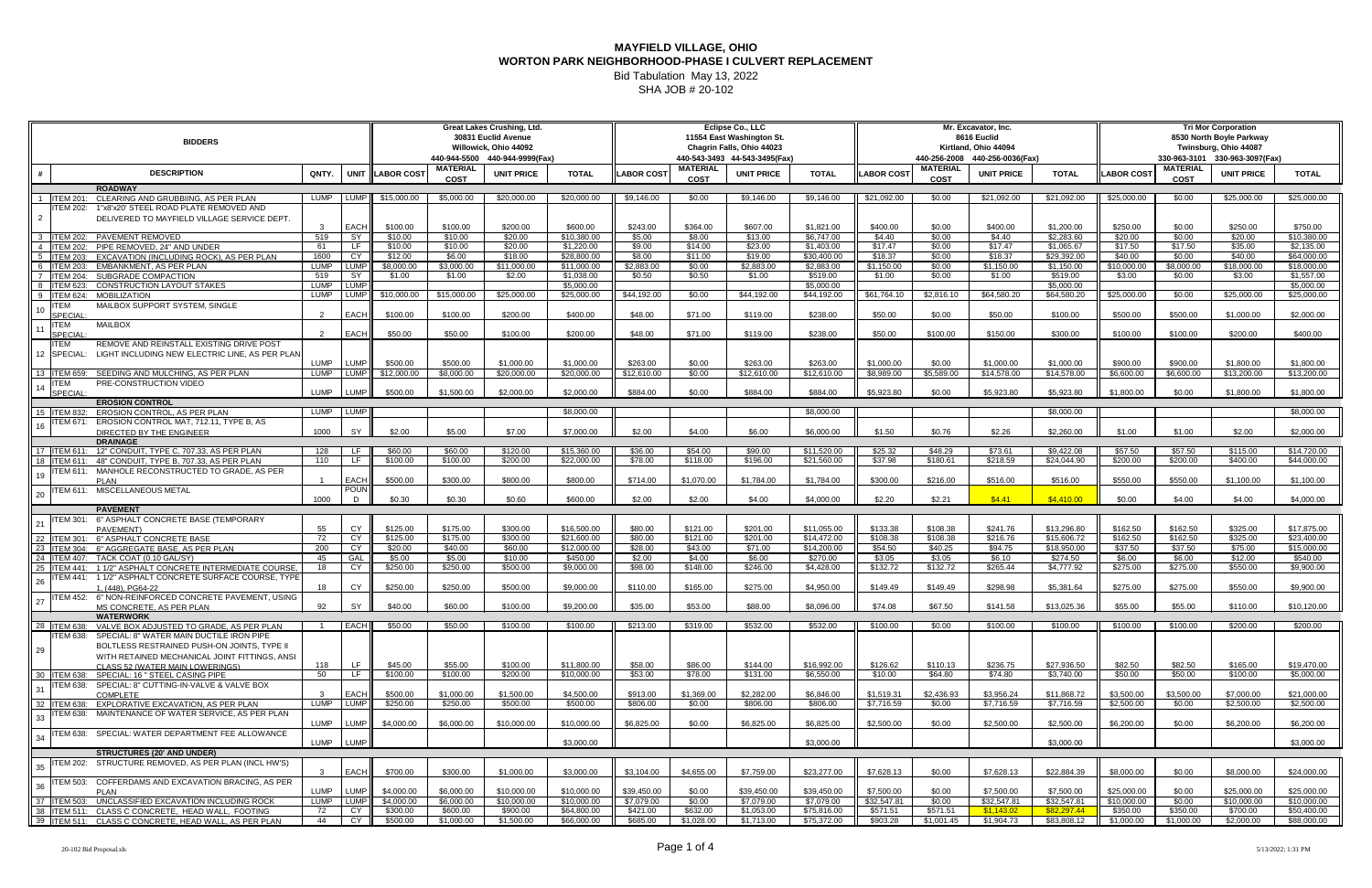SHA JOB # 20-102

|    | <b>BIDDERS</b>                                                   |       |                                |                       | <b>Great Lakes Crushing, Ltd.</b><br>30831 Euclid Avenue |                   |              |                   | Eclipse Co., LLC<br>11554 East Washington St. |                           |              |                   | Mr. Excavator, Inc.<br>8616 Euclid |                      | <b>Tri Mor Corporation</b><br>8530 North Boyle Parkway |                       |                         |                   |              |  |
|----|------------------------------------------------------------------|-------|--------------------------------|-----------------------|----------------------------------------------------------|-------------------|--------------|-------------------|-----------------------------------------------|---------------------------|--------------|-------------------|------------------------------------|----------------------|--------------------------------------------------------|-----------------------|-------------------------|-------------------|--------------|--|
|    |                                                                  |       |                                | Willowick, Ohio 44092 |                                                          |                   |              |                   |                                               | Chagrin Falls, Ohio 44023 |              |                   |                                    | Kirtland, Ohio 44094 |                                                        | Twinsburg, Ohio 44087 |                         |                   |              |  |
|    |                                                                  |       | 440-944-5500 440-944-9999(Fax) |                       |                                                          |                   |              |                   | 440-543-3493 44-543-3495(Fax)                 |                           |              |                   | 440-256-2008 440-256-0036(Fax)     |                      | 330-963-3101 330-963-3097(Fax)                         |                       |                         |                   |              |  |
|    | <b>DESCRIPTION</b>                                               | QNTY. |                                | UNIT LABOR COST       | <b>MATERIAL</b><br><b>COST</b>                           | <b>UNIT PRICE</b> | <b>TOTAL</b> | <b>LABOR COST</b> | <b>MATERIAL</b><br><b>COST</b>                | <b>UNIT PRICE</b>         | <b>TOTAL</b> | <b>LABOR COST</b> | <b>MATERIAL</b><br>COST            | <b>UNIT PRICE</b>    | <b>TOTAL</b>                                           | <b>LABOR COST</b>     | <b>MATERIAL</b><br>COST | <b>UNIT PRICE</b> | <b>TOTAL</b> |  |
|    | 40 ITEM 512: TYPE 2 MEMBRANE WATERPROOFING                       | 499   | -SY                            | \$5.00                | \$5.00                                                   | \$10.00           | \$4,990.00   | \$8.00            | \$13.00                                       | \$21.00                   | \$10.479.00  | \$20.00           | \$7.72                             | \$27.72              | \$13.832.28                                            | \$7.50                | \$7.50                  | \$15.00           | \$7,485.00   |  |
|    | 41 ITEM 512: SEALING CONCRETE SURFACES (NON-EPOXY)               | 153   | -SY                            | \$15.00               | \$10.00                                                  | \$25.00           | \$3.825.00   | \$16.00           | \$24.00                                       | \$40.00                   | \$6.120.00   | \$16.20           | \$16.20                            | \$32.40              | \$4.957.20                                             | \$12.50               | \$12.50                 | \$25.00           | \$3,825.00   |  |
|    | 42 ITEM 516: 1/2" PREFORMED EXPANSION JOINT FILLER               | 110   |                                | \$2.00                | \$3.00                                                   | \$5.00            | \$550.00     | \$3.00            | \$4.00                                        | \$7.00                    | \$770.00     | \$2.70            | \$2.70                             | \$5.40               | \$594.00                                               | \$5.00                | \$5.00                  | \$10.00           | \$1,100.00   |  |
|    | 43 ITEM 517: ALUMINUM PICKET RAILING, AS PER PLAN                | 108   |                                | \$30.00               | \$90.00                                                  | \$120.00          | \$12,960.00  | \$165.00          | \$248.00                                      | \$413.00                  | \$44,604.00  | \$100.01          | \$100.00                           | \$200.01             | \$21.601.08                                            | \$65.00               | \$65.00                 | \$130.00          | \$14,040.00  |  |
|    | 44   ITEM 517: WOOD POST AND RAIL RAILING, AS PER PLAN           | 56    |                                | \$40.00               | \$100.00                                                 | \$140.00          | \$7.840.00   | \$72.00           | \$109.00                                      | \$181.00                  | \$10.136.00  | \$66.57           | \$65.57                            | \$132.14             | \$7.399.84                                             | \$80.00               | \$80.00                 | \$160.00          | \$8.960.00   |  |
|    | 45 ITEM 518:<br>POROUS BACKFILL, WITH FILTER FABRIC              | -8    | CY                             | \$100.00              | \$100.00                                                 | \$200.00          | \$1,600.00   | \$48.00           | \$71.00                                       | \$119.00                  | \$952.00     | \$53.02           | \$0.00                             | \$53.02              | \$424.16                                               | \$100.00              | \$100.00                | \$200.00          | \$1,600.00   |  |
|    | ROCK CHANNEL PROTECTION, TYPE B, WITH FABRIC<br><b>ITEM 601:</b> |       |                                |                       |                                                          |                   |              |                   |                                               |                           |              |                   |                                    |                      |                                                        |                       |                         |                   |              |  |
| 46 | FILTER, AS PER PLAN (NATURAL BOULDERS)                           |       |                                |                       |                                                          |                   |              |                   |                                               |                           |              |                   |                                    |                      |                                                        |                       |                         |                   |              |  |
|    |                                                                  | 250   | CY                             | \$75.00               | \$75.00                                                  | \$150.00          | \$37,500.00  | \$72.00           | \$107.00                                      | \$179.00                  | \$44,750.00  | \$123.06          | \$2.92                             | \$125.98             | \$31.495.00                                            | \$75.00               | \$75.00                 | \$150.00          | \$37,500.00  |  |
|    | 47 ITEM 603: 14 X 4' CONDUIT, TYPE A, 706.05, AS PER PLAN        | 74    | LF.                            | \$600.00              | \$1,200.00                                               | \$1,800.00        | \$133,200.00 | \$676.00          | \$1.013.00                                    | \$1.689.00                | \$124,986,00 | \$466.56          | \$1.295.49                         | \$1.762.05           | \$130.391.70                                           | \$800.00              | \$800.00                | \$1,600.00        | \$118,400.00 |  |
|    | 48 ITEM 603: 16 X 4' CONDUIT, TYPE A, 706.05, AS PER PLAN        | 48    | -LF                            | \$600.00              | \$1.500.00                                               | \$2.100.00        | \$100.800.00 | \$754.00          | \$1.132.00                                    | \$1.886.00                | \$90.528.00  | \$719.27          | \$1,556.19                         | \$2.275.46           | \$109,222,08                                           | \$950.00              | \$950.00                | \$1.900.00        | \$91.200.00  |  |
|    | <b>GAS SERVICE RELOCATION ALLOWANCE</b><br>49 ITEM<br>SPECIAL    | LUMP  | LUMP                           |                       |                                                          |                   | \$5,000.00   |                   |                                               |                           | \$5,000.00   |                   |                                    |                      | \$5,000.00                                             |                       |                         |                   | \$5,000.00   |  |
|    | POWER POLE SUPPORT ALLOWANCE<br>$50$ TEM                         |       |                                |                       |                                                          |                   |              |                   |                                               |                           |              |                   |                                    |                      |                                                        |                       |                         |                   |              |  |
|    | SPECIAL                                                          | LUMP  | LUMP                           |                       |                                                          |                   | \$3.000.00   |                   |                                               |                           | \$3,000.00   |                   |                                    |                      | \$3,000.00                                             |                       |                         |                   | \$3,000.00   |  |
|    | <b>MAINTENANCE OF TRAFFIC</b>                                    |       |                                |                       |                                                          |                   |              |                   |                                               |                           |              |                   |                                    |                      |                                                        |                       |                         |                   |              |  |
|    | 51 ITEM 614:<br><b>MAINTAINING TRAFFIC</b>                       | LUMP  | LUMF                           | \$7,500.00            | \$2,500.00                                               | \$10,000.00       | \$10,000.00  | \$9,426.00        | \$0.00                                        | \$9.426.00                | \$9.426.00   | \$5,000.00        | \$0.00                             | \$5,000.00           | \$5,000.00                                             | \$21,533.99           | \$0.00                  | \$21.533.99       | \$21,533.99  |  |
|    | DISCRETIONARY ALLOWANCE TO BE UTILIZED AS<br><b>ITEM</b>         |       |                                |                       |                                                          |                   |              |                   |                                               |                           |              |                   |                                    |                      |                                                        |                       |                         |                   |              |  |
|    | $52$ SPECIAL.<br>DIRECTED BY THE ENGINEER FOR UNSCHEDULED        |       |                                |                       |                                                          |                   |              |                   |                                               |                           |              |                   |                                    |                      |                                                        |                       |                         |                   |              |  |
|    | WORK ITEMS NOT INCLUDED IN THIS PROPOSAL OR                      |       |                                |                       |                                                          |                   |              |                   |                                               |                           |              |                   |                                    |                      |                                                        |                       |                         |                   |              |  |
|    | SHOWN ON THE PLANS                                               | LUMP  | <b>LUMP</b>                    |                       |                                                          | \$100,000.00      | \$100.000.00 |                   |                                               | \$100,000,00              | \$100,000.00 |                   |                                    | \$100.000.00         | \$100,000,00                                           |                       |                         | \$100.000.00      | \$100,000.00 |  |
|    |                                                                  |       |                                |                       |                                                          |                   |              |                   |                                               |                           |              |                   |                                    |                      |                                                        |                       |                         |                   |              |  |
|    | <b>TOTAL</b>                                                     |       |                                |                       |                                                          |                   | \$873,113.00 |                   |                                               |                           | \$939,975.00 |                   |                                    |                      | \$986,967.10                                           |                       |                         |                   | \$999,990.99 |  |

Denotes Math Error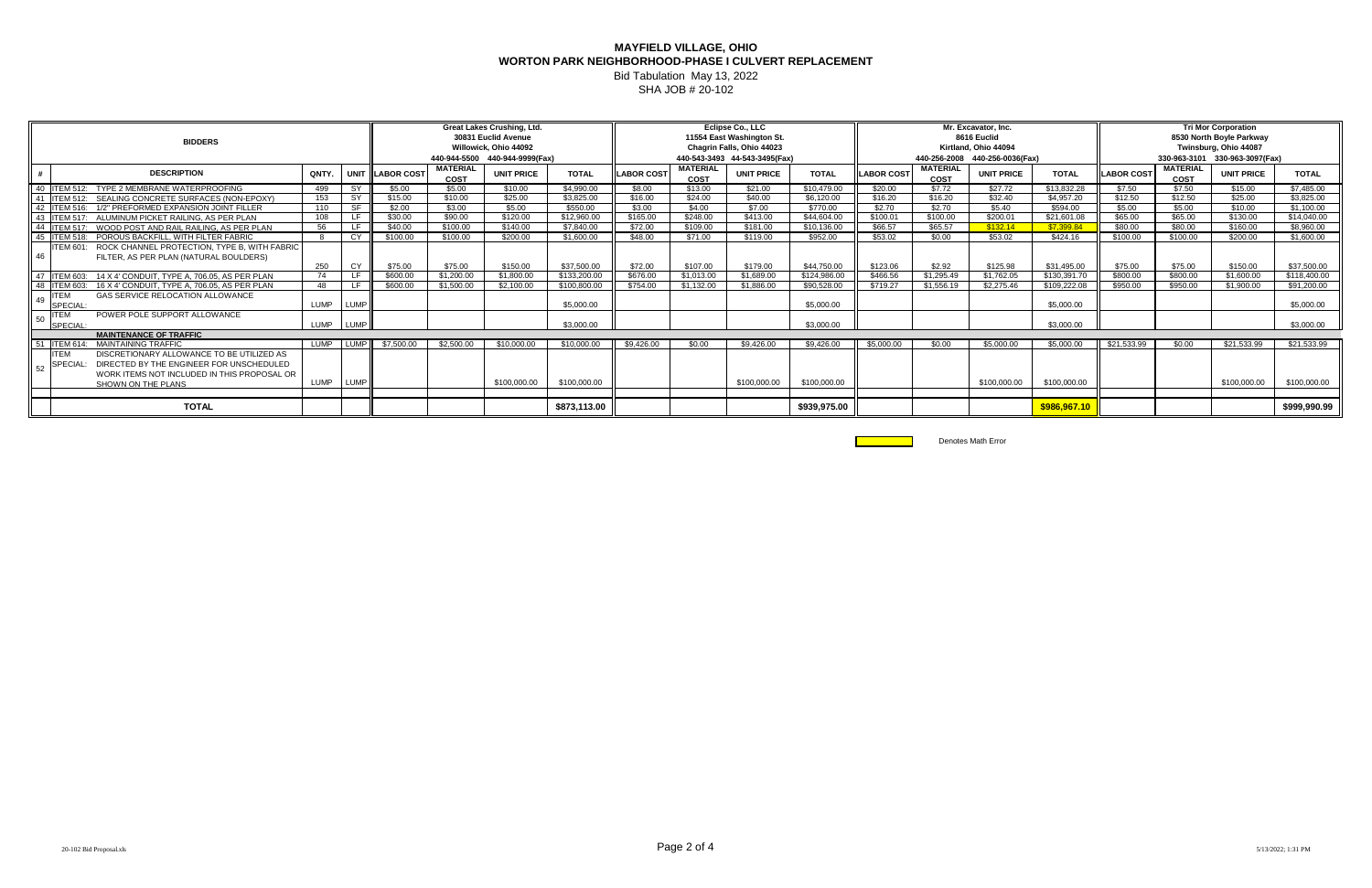SHA JOB # 20-102

|                      |                                                                                                                 |                 |                            |                          | Fabrizi Trucking & Paving Co., Inc.<br>20389 First Avenue |                                |                            |                           | DiGioia-Suburban Excavating, LLC<br>11293 Royalton Road |                                |                            |                      | <b>Trax Construction Company</b><br>30701 Euclid Avenue |                                | The Triad Engineering & Constracting Co.<br>9715 Clinton Road |                           |                                |                                |                             |  |
|----------------------|-----------------------------------------------------------------------------------------------------------------|-----------------|----------------------------|--------------------------|-----------------------------------------------------------|--------------------------------|----------------------------|---------------------------|---------------------------------------------------------|--------------------------------|----------------------------|----------------------|---------------------------------------------------------|--------------------------------|---------------------------------------------------------------|---------------------------|--------------------------------|--------------------------------|-----------------------------|--|
|                      | <b>BIDDERS</b>                                                                                                  |                 |                            |                          |                                                           | Middleburg Heights, Ohio 44130 |                            |                           |                                                         | North Royalton, Ohio 44133     |                            |                      |                                                         | Wickliffe, Ohio 44092          |                                                               | Brooklyn, Ohio 44144      |                                |                                |                             |  |
|                      |                                                                                                                 |                 |                            |                          |                                                           | 440-973-4929 440-234-2844(Fax) |                            |                           |                                                         | 440-237-1978 440-237-1976(Fax) |                            |                      |                                                         | 440-585-1439 440-585-2442(Fax) |                                                               |                           |                                | 440-786-1000 216-651-0754(Fax) |                             |  |
|                      | <b>DESCRIPTION</b>                                                                                              | QNTY.           |                            | UNIT LABOR COST          | <b>MATERIAL</b><br><b>COST</b>                            | <b>UNIT PRICE</b>              | <b>TOTAL</b>               | <b>LABOR COST</b>         | <b>MATERIAL</b><br><b>COST</b>                          | <b>UNIT PRICE</b>              | <b>TOTAL</b>               | <b>LABOR COST</b>    | <b>MATERIAL</b><br><b>COST</b>                          | <b>UNIT PRICE</b>              | <b>TOTAL</b>                                                  | <b>LABOR COS</b>          | <b>MATERIAL</b><br><b>COST</b> | <b>UNIT PRICE</b>              | <b>TOTAL</b>                |  |
|                      | <b>ROADWAY</b>                                                                                                  |                 |                            |                          |                                                           |                                |                            |                           |                                                         |                                |                            |                      |                                                         |                                |                                                               |                           |                                |                                |                             |  |
| 1 ITEM 201:          | CLEARING AND GRUBBIING, AS PER PLAN<br>1"x8'x20' STEEL ROAD PLATE REMOVED AND<br>TEM 202:                       | LUMP            | LUMP                       | \$9,075.00               | \$0.00                                                    | \$9,075.00                     | \$9,075.00                 | \$22,500.00               | \$0.00                                                  | \$22,500.00                    | \$22,500.00                |                      |                                                         | \$15,928.00                    | \$15,928.00                                                   | \$18,000.00               | \$12,000.00                    | \$30,000.00                    | \$30,000.00                 |  |
|                      | DELIVERED TO MAYFIELD VILLAGE SERVICE DEPT.                                                                     |                 |                            |                          |                                                           |                                |                            |                           |                                                         |                                |                            |                      |                                                         |                                |                                                               |                           |                                |                                |                             |  |
|                      |                                                                                                                 |                 | EACH                       | \$350.00                 | \$0.00                                                    | \$350.00                       | \$1,050.00                 | \$300.00                  | \$0.00                                                  | \$300.00                       | \$900.00                   | \$300.00             | \$0.00                                                  | \$300.00                       | \$900.00                                                      | \$48.00                   | \$32.00                        | \$80.00                        | \$240.00                    |  |
|                      | 3 ITEM 202: PAVEMENT REMOVED                                                                                    | 519             | SY                         | \$10.00                  | \$0.00                                                    | \$10.00                        | \$5,190.00                 | \$8.00                    | \$0.00                                                  | \$8.00                         | \$4,152.00                 | \$15.00              | \$0.00                                                  | \$15.00                        | \$7,785.00                                                    | \$9.60                    | \$6.40                         | \$16.00                        | \$8,304.00                  |  |
|                      | PIPE REMOVED, 24" AND UNDER<br>4 ITEM 202:<br>EXCAVATION (INCLUDING ROCK), AS PER PLAN<br><b>ITEM 203:</b>      | 61<br>1600      | LF.<br>CY.                 | \$8.00<br>\$26.50        | \$0.00<br>\$0.00                                          | \$8.00<br>\$26.50              | \$488.00<br>\$42,400.00    | \$10.00<br>\$30.00        | \$2.00<br>\$0.00                                        | \$12.00<br>\$30.00             | \$732.00<br>\$48,000.00    | \$20.00<br>\$35.00   | \$0.00<br>\$0.00                                        | \$20.00<br>\$35.00             | \$1,220.00<br>\$56,000,00                                     | \$6.60<br>\$22.80         | \$4.40<br>\$15.20              | \$11.00<br>\$38.00             | \$671.00<br>\$60,800.00     |  |
|                      | <b>EMBANKMENT, AS PER PLAN</b><br><b>ITEM 203:</b>                                                              | LUMP            | <b>LUMP</b>                | \$2,900.00               | \$1,500.00                                                | \$4,400.00                     | \$4,400.00                 | \$5,000.00                | \$0.00                                                  | \$5,000.00                     | \$5,000.00                 | \$0.00               | \$0.00                                                  | \$6,509.00                     | \$6,509.00                                                    | \$16,800.00               | \$11,200.00                    | \$28,000.00                    | \$28,000.00                 |  |
|                      | SUBGRADE COMPACTION<br><b>ITEM 204:</b>                                                                         | 519             | SY                         | \$1.25                   | \$0.00                                                    | \$1.25                         | \$648.75                   | \$1.50                    | \$0.00                                                  | \$1.50                         | \$778.50                   | \$2.00               | \$0.00                                                  | \$2.00                         | $\overline{\$1,038.00}$                                       | \$1.20                    | \$0.80                         | \$2.00                         | \$1,038.00                  |  |
| -8<br>- Q            | <b>CONSTRUCTION LAYOUT STAKES</b><br><b>ITEM 623:</b><br><b>MOBILIZATION</b><br><b>ITEM 624:</b>                | LUMP<br>LUMP    | <b>LUMP</b><br><b>LUMP</b> | \$10,600.00              | \$0.00                                                    | \$10,600.00                    | \$5,000.00<br>\$10,600.00  | \$15,000.00               | \$0.00                                                  | \$15,000.00                    | \$5,000.00<br>\$15,000.00  | \$0.00<br>\$0.00     | \$0.00<br>\$0.00                                        | \$0.00<br>\$42,266.00          | \$5,000.00<br>\$42,266.00                                     | \$12,000.00               | \$8,000.00                     | \$0.00<br>\$20,000.00          | \$5,000.00<br>\$20,000.00   |  |
| <b>ITEM</b>          | MAILBOX SUPPORT SYSTEM, SINGLE                                                                                  |                 |                            |                          |                                                           |                                |                            |                           |                                                         |                                |                            |                      |                                                         |                                |                                                               |                           |                                |                                |                             |  |
|                      | <b>SPECIAL</b>                                                                                                  |                 | <b>EACH</b>                | \$45.00                  | \$50.00                                                   | \$95.00                        | \$190.00                   | \$200.00                  | \$150.00                                                | \$350.00                       | \$700.00                   | \$75.00              | \$25.00                                                 | \$100.00                       | \$200.00                                                      | \$240.00                  | \$160.00                       | \$400.00                       | \$800.00                    |  |
| <b>ITEM</b>          | <b>MAILBOX</b><br><b>SPECIAL</b>                                                                                |                 | EACH                       | \$70.00                  | \$90.00                                                   | \$160.00                       | \$320.00                   | \$50.00                   | \$100.00                                                | \$150.00                       | \$300.00                   | \$15.00              | \$50.00                                                 | \$65.00                        | \$130.00                                                      | \$120.00                  | \$80.00                        | \$200.00                       | \$400.00                    |  |
| <b>ITEM</b>          | REMOVE AND REINSTALL EXISTING DRIVE POST                                                                        |                 |                            |                          |                                                           |                                |                            |                           |                                                         |                                |                            |                      |                                                         |                                |                                                               |                           |                                |                                |                             |  |
| 12 SPECIAL:          | LIGHT INCLUDING NEW ELECTRIC LINE, AS PER PLAN                                                                  |                 |                            |                          |                                                           |                                |                            |                           |                                                         |                                |                            |                      |                                                         |                                |                                                               |                           |                                |                                |                             |  |
|                      |                                                                                                                 | LUMP            | LUMP<br>LUMP               | \$900.00                 | \$750.00<br>\$900.00                                      | \$1,650.00                     | \$1,650.00                 | \$400.00                  | \$100.00                                                | \$500.00                       | \$500.00                   | \$0.00               | \$0.00<br>\$0.00                                        | \$1,500.00                     | \$1,500.00                                                    | \$1,500.00                | \$1,000.00                     | \$2,500.00                     | \$2,500.00                  |  |
| <b>ITEM</b>          | 13 <b>ITEM 659: SEEDING AND MULCHING, AS PER PLAN</b><br>PRE-CONSTRUCTION VIDEO                                 | LUMP            |                            | \$1,900.00               |                                                           | \$2,800.00                     | \$2,800.00                 | \$15,000.00               | \$3,500.00                                              | \$18,500.00                    | \$18,500.00                | \$0.00               |                                                         | \$12,006.00                    | \$12,006.00                                                   | \$12,000.00               | \$8,000.00                     | \$20,000.00                    | \$20,000.00                 |  |
|                      | <b>SPECIAL</b>                                                                                                  | <b>LUMP</b>     | <b>LUMP</b>                | \$955.00                 | \$0.00                                                    | \$955.00                       | \$955.00                   | \$1,500.00                | \$0.00                                                  | \$1,500.00                     | \$1,500.00                 | \$0.00               | \$0.00                                                  | \$1,406.00                     | \$1,406.00                                                    | \$2,400.00                | \$1,600.00                     | \$4,000.00                     | \$4,000.00                  |  |
|                      | <b>EROSION CONTROL</b>                                                                                          |                 |                            |                          |                                                           |                                |                            |                           |                                                         |                                |                            |                      |                                                         |                                |                                                               |                           |                                |                                |                             |  |
|                      | 15 ITEM 832:<br>EROSION CONTROL, AS PER PLAN<br>EROSION CONTROL MAT, 712.11, TYPE B, AS<br>ITEM 671:            | LUMP LUMP       |                            |                          |                                                           |                                | \$8,000.00                 |                           |                                                         |                                | \$8,000.00                 | \$0.00               | \$0.00                                                  |                                | \$8,000.00                                                    |                           |                                |                                | \$8,000.00                  |  |
|                      | DIRECTED BY THE ENGINEER                                                                                        | 1000            | <b>SY</b>                  | \$2.75                   | \$2.00                                                    | \$4.75                         | \$4,750.00                 | \$2.00                    | \$1.00                                                  | \$3.00                         | \$3.000.00                 | \$2.50               | \$1.50                                                  | \$4.00                         | \$4,000.00                                                    | \$7.20                    | \$4.80                         | \$12.00                        | \$12,000.00                 |  |
|                      | <b>DRAINAGE</b>                                                                                                 |                 |                            |                          |                                                           |                                |                            |                           |                                                         |                                |                            |                      |                                                         |                                |                                                               |                           |                                |                                |                             |  |
| 18 <b>ITEM 611</b> : | 17 <b>ITEM 611:</b><br>12" CONDUIT, TYPE C, 707.33, AS PER PLAN<br>48" CONDUIT, TYPE B, 707.33, AS PER PLAN     | 128<br>110      | LF.<br>LF.                 | \$36.00<br>\$90.00       | \$62.00<br>\$104.00                                       | \$98.00<br>\$194.00            | \$12,544.00<br>\$21,340.00 | \$50.00<br>\$100.00       | \$32.00<br>\$65.00                                      | \$82.00<br>\$165.00            | \$10,496.00<br>\$18,150.00 | \$50.00<br>\$200.00  | \$50.00<br>\$155.00                                     | \$100.00<br>\$355.00           | \$12,800.00<br>\$39,050.00                                    | \$54.00<br>\$180.00       | \$36.00<br>\$120.00            | \$90.00<br>\$300.00            | \$11,520.00<br>\$33,000.00  |  |
|                      | MANHOLE RECONSTRUCTED TO GRADE, AS PER<br>ITEM 611:                                                             |                 |                            |                          |                                                           |                                |                            |                           |                                                         |                                |                            |                      |                                                         |                                |                                                               |                           |                                |                                |                             |  |
|                      | <b>PLAN</b>                                                                                                     |                 | <b>EACH</b>                | \$740.00                 | \$600.00                                                  | \$1,340.00                     | \$1.340.00                 | \$800.00                  | \$450.00                                                | \$1,250.00                     | \$1,250.00                 | \$500.00             | \$300.00                                                | \$800.00                       | \$800.00                                                      | \$480.00                  | \$320.00                       | \$800.00                       | \$800.00                    |  |
|                      | ITEM 611: MISCELLANEOUS METAL                                                                                   | 1000            | <b>POUN</b>                | \$0.00                   | \$2.25                                                    | \$2.25                         | \$2,250.00                 | \$0.20                    | \$1.70                                                  | \$1.90                         | \$1,900.00                 | \$0.00               | \$2.00                                                  | \$2.00                         | \$2,000.00                                                    | \$3.60                    | \$2.40                         | \$6.00                         | \$6,000.00                  |  |
|                      | <b>PAVEMENT</b>                                                                                                 |                 |                            |                          |                                                           |                                |                            |                           |                                                         |                                |                            |                      |                                                         |                                |                                                               |                           |                                |                                |                             |  |
|                      | ITEM 301: 6" ASPHALT CONCRETE BASE (TEMPORARY                                                                   |                 |                            |                          |                                                           |                                |                            |                           |                                                         |                                |                            |                      |                                                         |                                |                                                               |                           |                                |                                |                             |  |
|                      | PAVEMENT)<br>ITEM 301: 6" ASPHALT CONCRETE BASE                                                                 | 55<br>72        | CY.<br>CY                  | \$153.00<br>\$114.00     | \$180.00<br>\$165.00                                      | \$333.00<br>\$279.00           | \$18,315.00<br>\$20,088.00 | \$200.00<br>\$200.00      | \$145.00<br>\$125.00                                    | \$345.00<br>\$325.00           | \$18,975.00<br>\$23,400.00 | \$155.00<br>\$150.00 | \$150.00<br>\$150.00                                    | \$305.00<br>\$300.00           | \$16,775.00<br>\$21,600.00                                    | \$270.00<br>\$198.00      | \$180.00<br>\$132.00           | \$450.00<br>\$330.00           | \$24.750.00<br>\$23,760.00  |  |
| 23                   | <b>ITEM 304:</b><br>6" AGGREGATE BASE, AS PER PLAN                                                              | 200             | CY                         | \$10.00                  | \$51.00                                                   | \$61.00                        | \$12,200.00                | \$40.00                   | \$18.00                                                 | \$58.00                        | \$11,600.00                | \$17.00              | \$38.00                                                 | \$55.00                        | \$11,000.00                                                   | \$63.00                   | \$42.00                        | \$105.00                       | \$21,000.00                 |  |
| 24                   | TACK COAT (0.10 GAL/SY)<br><b>ITEM 407:</b>                                                                     | 45              | GAL                        | \$5.00                   | \$6.50                                                    | \$11.50                        | \$517.50                   | \$8.00                    | \$3.00                                                  | \$11.00                        | \$495.00                   | \$11.00              | \$4.00                                                  | \$15.00                        | \$675.00                                                      | \$2.40                    | \$1.60                         | \$4.00                         | \$180.00                    |  |
| 25                   | ITEM 441: 1 1/2" ASPHALT CONCRETE INTERMEDIATE COURSE,                                                          | 18              | CY                         | \$156.00                 | \$210.00                                                  | \$366.00                       | \$6,588.00                 | \$300.00                  | \$270.00                                                | \$570.00                       | \$10,260.00                | \$310.00             | \$180.00                                                | \$490.00                       | \$8,820.00                                                    | \$108.00                  | \$72.00                        | \$180.00                       | \$3,240.00                  |  |
|                      | FEM 441: 1 1/2" ASPHALT CONCRETE SURFACE COURSE, TYPE<br>1. (448). PG64-22                                      | 18              | CY                         | \$405.00                 | \$240.00                                                  | \$645.00                       | \$11,610.00                | \$300.00                  | \$270.00                                                | \$570.00                       | \$10,260.00                | \$310.00             | \$180.00                                                | \$490.00                       | \$8,820.00                                                    | \$135.00                  | \$90.00                        | \$225.00                       | \$4,050.00                  |  |
|                      | ITEM 452: 6" NON-REINFORCED CONCRETE PAVEMENT, USING                                                            |                 |                            |                          |                                                           |                                |                            |                           |                                                         |                                |                            |                      |                                                         |                                |                                                               |                           |                                |                                |                             |  |
|                      | MS CONCRETE, AS PER PLAN                                                                                        | 92              | SY                         | \$30.00                  | \$65.00                                                   | \$95.00                        | \$8,740.00                 | \$40.00                   | \$25.00                                                 | \$65.00                        | \$5,980.00                 | \$22.00              | \$43.00                                                 | \$65.00                        | \$5,980.00                                                    | \$60.60                   | \$40.40                        | \$101.00                       | \$9,292.00                  |  |
|                      | <b>WATERWORK</b><br>28 ITEM 638: VALVE BOX ADJUSTED TO GRADE, AS PER PLAN                                       |                 | <b>EACH</b>                | \$200.00                 | \$0.00                                                    | \$200.00                       | \$200.00                   | \$300.00                  | \$50.00                                                 | \$350.00                       | \$350.00                   | \$50.00              | \$25.00                                                 | \$75.00                        | \$75.00                                                       | \$258.00                  | \$172.00                       | \$430.00                       | \$430.00                    |  |
|                      | ITEM 638: SPECIAL: 8" WATER MAIN DUCTILE IRON PIPE                                                              |                 |                            |                          |                                                           |                                |                            |                           |                                                         |                                |                            |                      |                                                         |                                |                                                               |                           |                                |                                |                             |  |
| 29                   | BOLTLESS RESTRAINED PUSH-ON JOINTS. TYPE II                                                                     |                 |                            |                          |                                                           |                                |                            |                           |                                                         |                                |                            |                      |                                                         |                                |                                                               |                           |                                |                                |                             |  |
|                      | WITH RETAINED MECHANICAL JOINT FITTINGS, ANSI<br>CLASS 52 (WATER MAIN LOWERINGS)                                | 118             | LF.                        | \$28.00                  | \$90.00                                                   | \$118.00                       | \$13.924.00                | \$200.00                  | \$56.00                                                 | \$256.00                       | \$30.208.00                | \$150.00             | \$155.00                                                | \$305.00                       | \$35.990.00                                                   | \$321.00                  | \$214.00                       | \$535.00                       | \$63,130.00                 |  |
|                      | 30 <b>ITEM 638:</b> SPECIAL: 16 " STEEL CASING PIPE                                                             | 50              | LF .                       | \$40.00                  | \$80.00                                                   | \$120.00                       | \$6.000.00                 | \$100.00                  | \$80.00                                                 | \$180.00                       | \$9.000.00                 | \$100.00             | \$115.00                                                | \$215.00                       | \$10,750.00                                                   | \$84.00                   | \$56.00                        | \$140.00                       | \$7,000.00                  |  |
|                      | ITEM 638: SPECIAL: 8" CUTTING-IN-VALVE & VALVE BOX                                                              |                 |                            |                          |                                                           |                                |                            |                           |                                                         |                                |                            |                      |                                                         |                                |                                                               |                           |                                |                                |                             |  |
|                      | COMPLETE<br>32 <b>ITEM 638: EXPLORATIVE EXCAVATION, AS PER PLAN</b>                                             | LUMP            | EACH<br>LUMP               | \$2,000.00<br>\$4,100.00 | \$2,275.00<br>\$0.00                                      | \$4,275.00<br>\$4,100.00       | \$12,825.00<br>\$4,100.00  | \$1,000.00<br>\$1,500.00  | \$2,500.00<br>\$0.00                                    | \$3,500.00<br>\$1,500.00       | \$10,500.00<br>\$1,500.00  | \$1,800.00<br>\$0.00 | \$2,000.00<br>\$0.00                                    | \$3,800.00<br>\$5,555.00       | \$11.400.00<br>\$5,555.00                                     | \$4,440.00<br>\$3,600.00  | \$2,960.00<br>\$2,400.00       | \$7,400.00<br>\$6,000.00       | \$22,200.00<br>\$6,000.00   |  |
|                      | ITEM 638: MAINTENANCE OF WATER SERVICE, AS PER PLAN                                                             |                 |                            |                          |                                                           |                                |                            |                           |                                                         |                                |                            |                      |                                                         |                                |                                                               |                           |                                |                                |                             |  |
|                      |                                                                                                                 | LUMP            | LUMP I                     | \$19,000.00              | \$6,000.00                                                | \$25,000.00                    | \$25,000.00                | \$15,000.00               | \$3,000.00                                              | \$18,000.00                    | \$18,000.00                | \$0.00               | \$0.00                                                  | \$6,126.00                     | \$6,126.00                                                    | \$4,440.00                | \$2,960.00                     | \$7,400.00                     | \$7,400.00                  |  |
|                      | ITEM 638: SPECIAL: WATER DEPARTMENT FEE ALLOWANCE                                                               | LUMP            | <b>LUMP</b>                |                          |                                                           |                                | \$3,000.00                 |                           |                                                         |                                | \$3.000.00                 |                      |                                                         |                                | \$3,000.00                                                    |                           |                                |                                | \$3,000.00                  |  |
|                      | <b>STRUCTURES (20' AND UNDER)</b>                                                                               |                 |                            |                          |                                                           |                                |                            |                           |                                                         |                                |                            |                      |                                                         |                                |                                                               |                           |                                |                                |                             |  |
|                      | ITEM 202: STRUCTURE REMOVED, AS PER PLAN (INCL HW'S)                                                            |                 | EACH                       | \$6,070.00               | \$0.00                                                    | \$6.070.00                     | \$18.210.00                | \$15,000.00               | \$0.00                                                  | \$15,000.00                    | \$45,000.00                | \$5.123.00           | \$0.00                                                  | \$5,123.00                     | \$15,369.00                                                   | \$12,000.00               | \$8.000.00                     | \$20,000.00                    | \$60,000,00                 |  |
|                      | ITEM 503: COFFERDAMS AND EXCAVATION BRACING, AS PER                                                             |                 |                            |                          |                                                           |                                |                            |                           |                                                         |                                |                            |                      |                                                         |                                |                                                               |                           |                                |                                |                             |  |
|                      | <b>PLAN</b>                                                                                                     | LUMP            | LUMP                       | \$5.890.00               | \$1,000.00                                                | \$6,890.00                     | \$6.890.00                 | \$37,000.00               | \$5.500.00                                              | \$42,500.00                    | \$42,500.00                | \$0.00               | \$0.00                                                  | \$16,619.00                    | \$16,619.00                                                   | \$31,200.00               | \$20,800.00                    | \$52,000.00                    | \$52,000.00                 |  |
|                      | 37 <b>ITEM 503: UNCLASSIFIED EXCAVATION INCLUDING ROCK</b><br>38 ITEM 511: CLASS C CONCRETE, HEAD WALL, FOOTING | LUMP LUMP<br>72 | CY                         | \$3,560.00<br>\$599.00   | \$0.00<br>\$350.00                                        | \$3,560.00<br>\$949.00         | \$3,560.00<br>\$68,328.00  | \$15,500.00<br>\$1,000.00 | \$0.00<br>\$165.00                                      | \$15,500.00<br>\$1,165.00      | \$15,500.00<br>\$83,880.00 | \$0.00<br>\$1,350.00 | \$0.00<br>\$450.00                                      | \$14,928.00<br>\$1,800.00      | \$14,928.00<br>\$129,600.00                                   | \$30,000.00<br>\$1,200.00 | \$20,000.00<br>\$1,200.00      | \$50,000.00<br>\$2,400.00      | \$50,000.00<br>\$172,800.00 |  |
|                      | 39 ITEM 511: CLASS C CONCRETE, HEAD WALL, AS PER PLAN                                                           | 44              | CY                         | \$2,000.00               | \$1,133.00                                                | \$3,133.00                     | \$137,852.00               | \$1,700.00                | \$150.00                                                | \$1,850.00                     | \$81,400.00                | \$1,350.00           | \$450.00                                                | \$1,800.00                     | \$79,200.00                                                   | \$1,800.00                | \$1,800.00                     | \$3,600.00                     | \$158,400.00                |  |